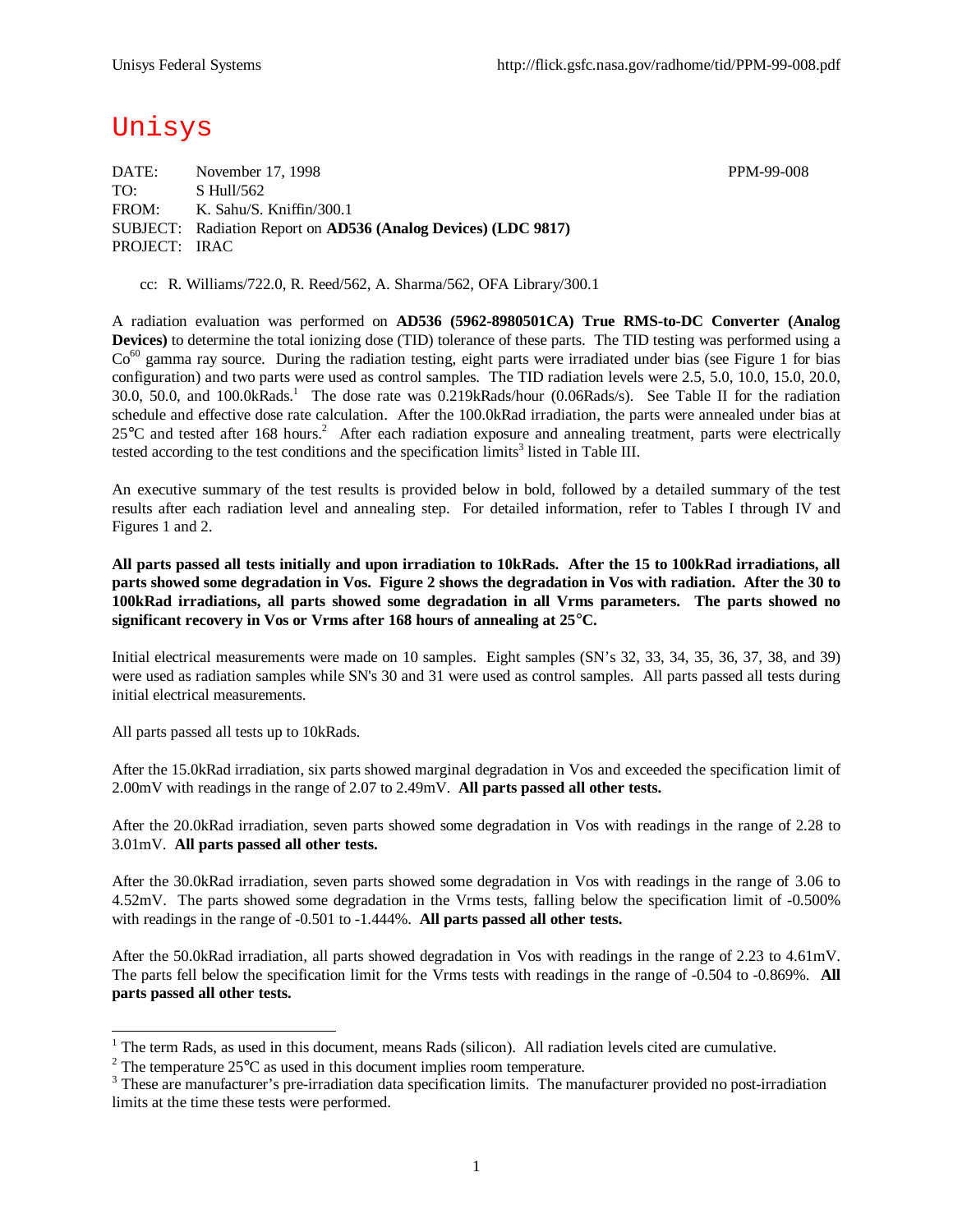After the 100kRad irradiation, all parts showed degradation in Vos with readings in the range of 3.85 to 7.31mV. All parts fell below the specification limit for Vrms with readings in the range of -0.502 to -2.353%. **All parts passed all other tests.**

After annealing the parts for 168 hours at 25°C, the parts showed no significant recovery in Vos or Vrms.

Table IV provides a summary of the test results with the mean and standard deviation values for each parameter after each irradiation exposure and annealing step.

Any further details about this evaluation can be obtained upon request. If you have any questions, please call us at (301) 731-8954.

#### \_\_\_\_\_\_\_\_\_\_\_\_\_\_\_\_\_\_\_\_\_\_\_\_\_\_\_\_\_\_\_\_\_\_\_\_\_\_\_\_\_\_\_\_\_\_\_\_\_\_\_\_\_\_\_\_\_\_\_\_\_\_\_\_\_\_\_\_\_\_\_\_\_\_\_\_\_\_\_\_\_\_\_\_\_\_\_\_\_\_\_\_ ADVISORY ON THE USE OF THIS DOCUMENT

The information contained in this document has been developed solely for the purpose of providing general guidance to employees of the Goddard Space Flight Center (GSFC). This document may be distributed outside GSFC only as a courtesy to other government agencies and contractors. Any distribution of this document, or application or use of the information contained herein, is expressly conditional upon, and is subject to, the following understandings and limitations:

(a) The information was developed for general guidance only and is subject to change at any time;

(b) The information was developed under unique GSFC laboratory conditions which may differ substantially from outside conditions;

(c) GSFC does not warrant the accuracy of the information when applied or used under other than unique GSFC laboratory conditions;

(d) The information should not be construed as a representation of product performance by either GSFC or the manufacturer;

(e) Neither the United States government nor any person acting on behalf of the United States government assumes any liability resulting from the application or use of the information.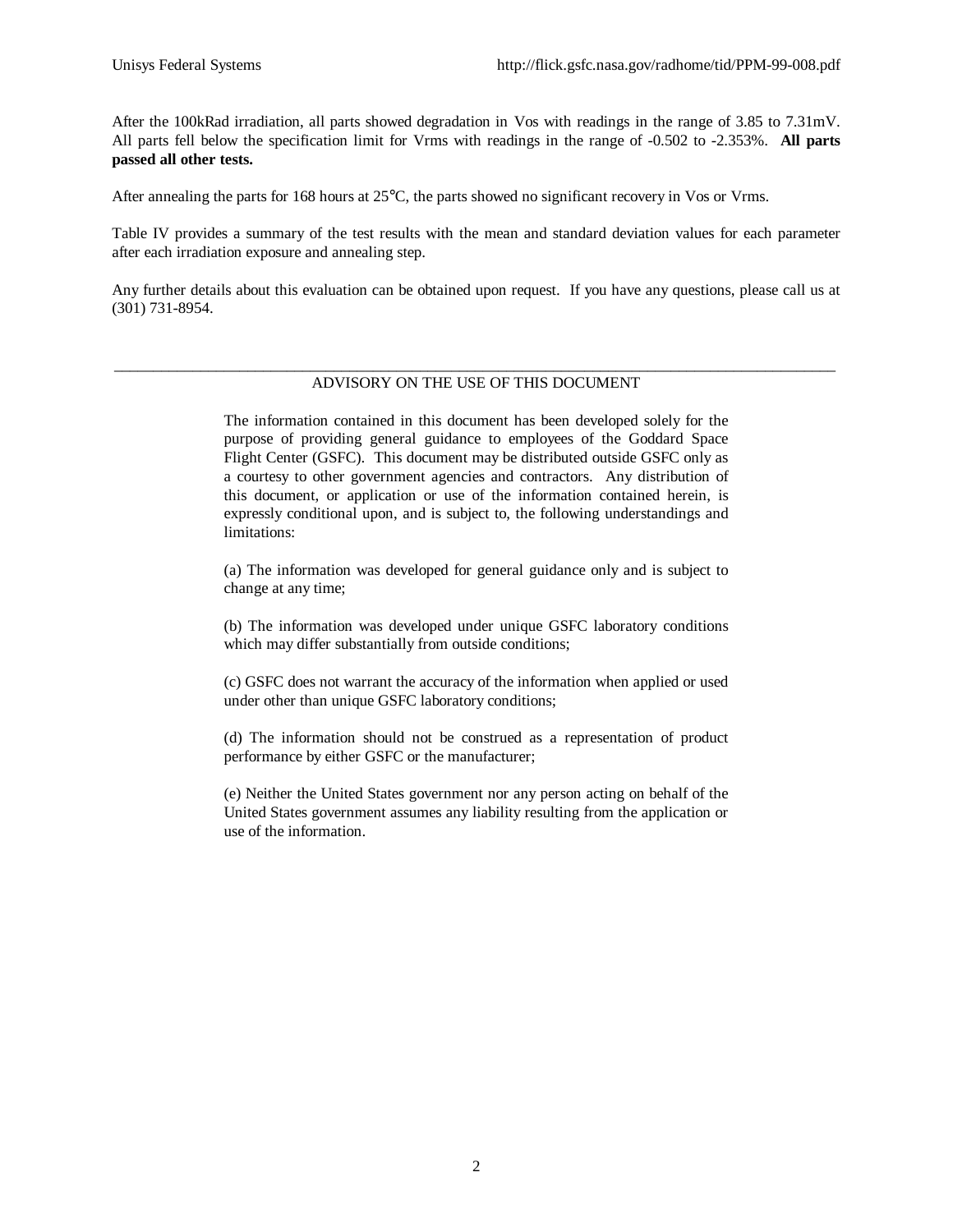# Figure 1. Radiation Bias Circuit for MX536



Notes:

- 1.  $V_{S+} = +20V \pm 0.5V$ ,  $V_{S-} = -15V \pm 0.5V$ .
- 2. All  $R = 100\Omega \pm 5\%, \frac{1}{4}W$ .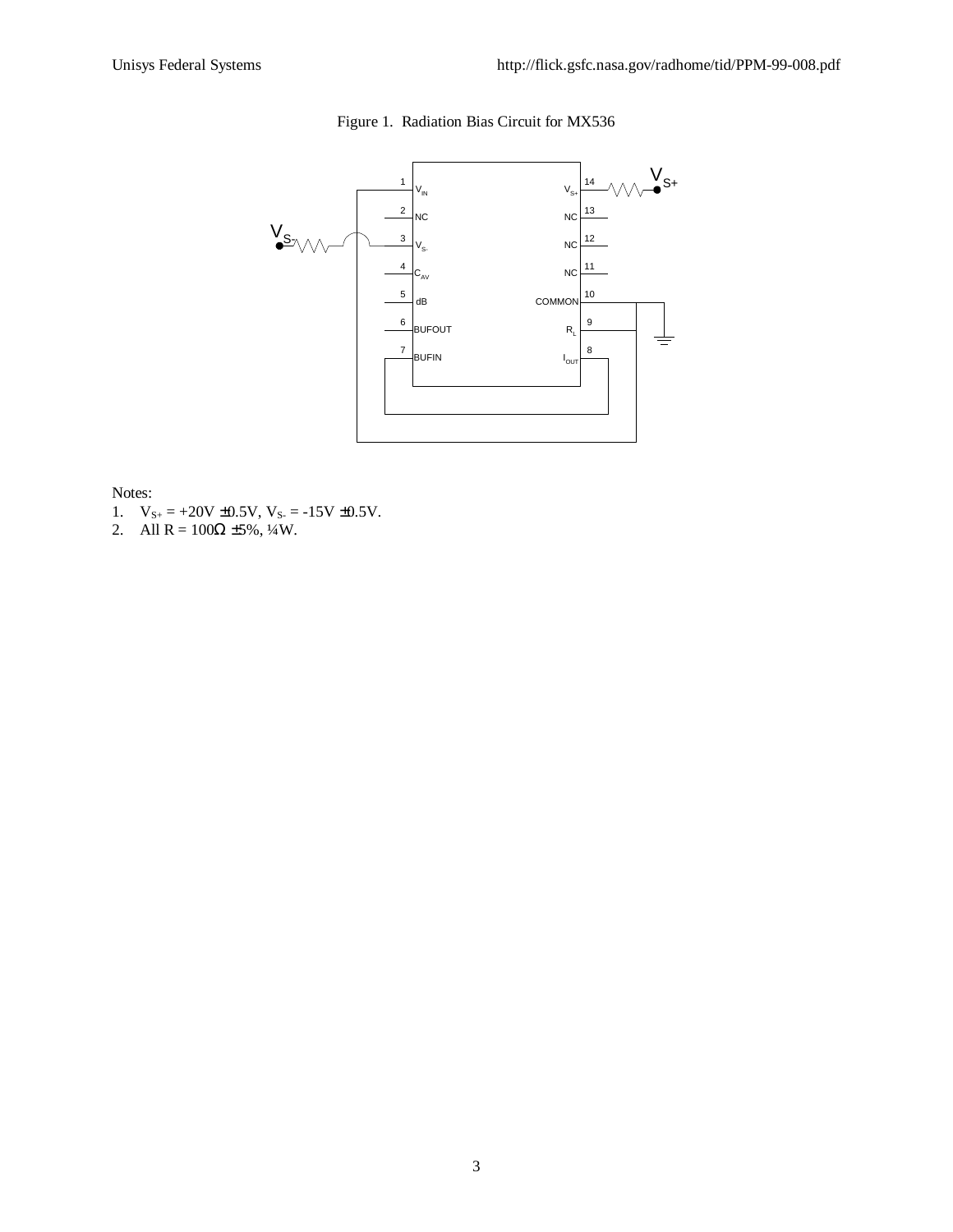| Generic Part Number:                        | AD536                              |
|---------------------------------------------|------------------------------------|
| <b>IRAC Part Number:</b>                    | AD536ASQ (5962-8980501CA)          |
| Charge Number:                              | M88534                             |
| Manufacturer:                               | <b>Analog Devices</b>              |
| Lot Date Code (LDC):                        | 9817                               |
| <b>Quantity Tested:</b>                     | 10                                 |
| Serial Number of Control Samples:           | 30, 31                             |
| <b>Serial Numbers of Radiation Samples:</b> | 32, 33, 34, 35, 36, 37, 38, and 39 |
| Part Function:                              | True RMS-to-DC Converter           |
| Part Technology:                            | Bipolar                            |
| Package Style:                              | 14 Pin Dip                         |
| Test Equipment:                             | A540                               |
| Test Engineer:                              | S. Norris                          |

### TABLE I. Part Information

• The manufacturer for this part guaranteed no radiation tolerance/hardness.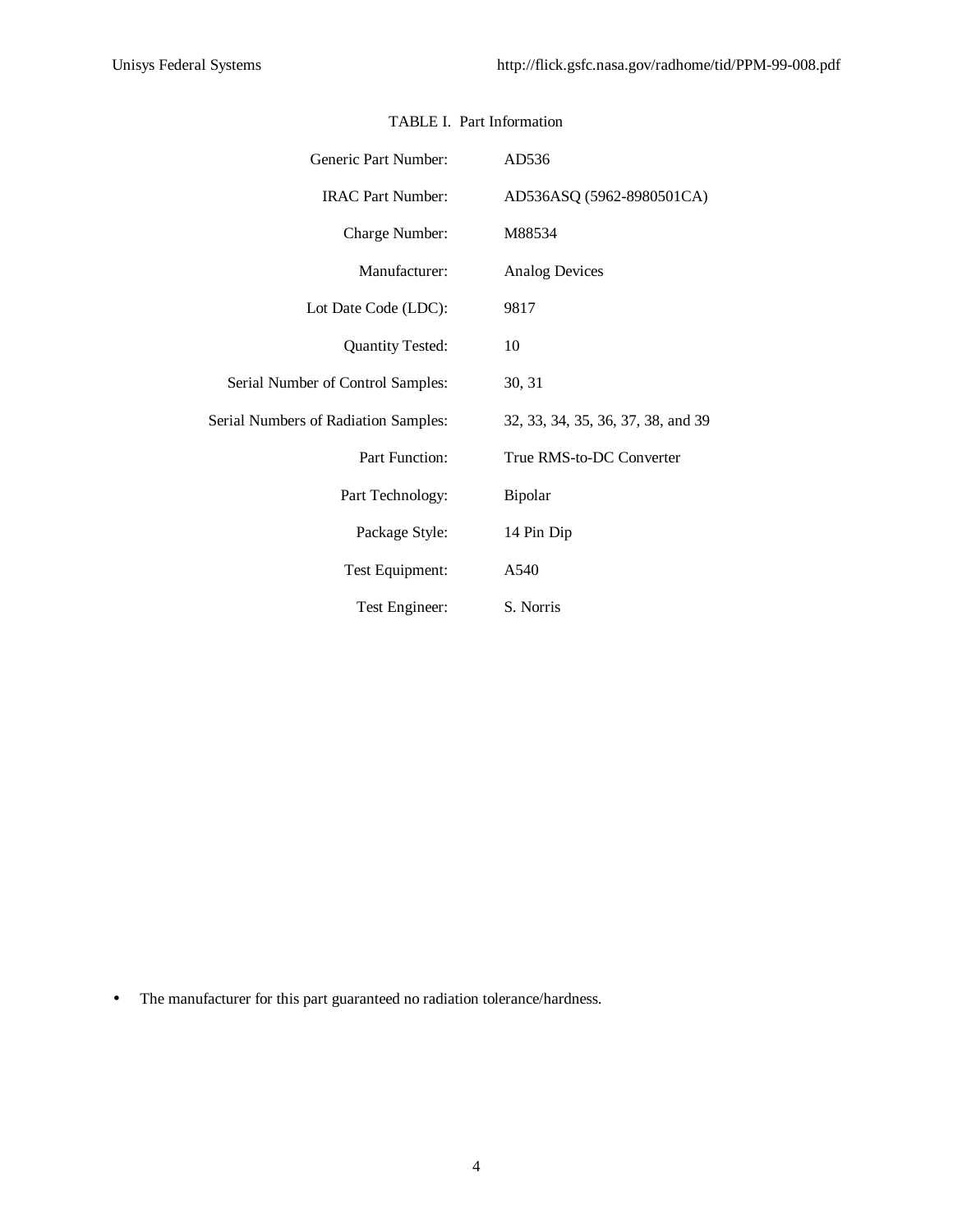| TABLE II. Radiation Schedule for MX536                                           |  |
|----------------------------------------------------------------------------------|--|
|                                                                                  |  |
|                                                                                  |  |
|                                                                                  |  |
|                                                                                  |  |
|                                                                                  |  |
|                                                                                  |  |
|                                                                                  |  |
|                                                                                  |  |
|                                                                                  |  |
|                                                                                  |  |
|                                                                                  |  |
|                                                                                  |  |
|                                                                                  |  |
|                                                                                  |  |
|                                                                                  |  |
|                                                                                  |  |
|                                                                                  |  |
|                                                                                  |  |
|                                                                                  |  |
|                                                                                  |  |
|                                                                                  |  |
| Effective Dose Rate = $100,000$ RADS/19 DAYS= $219.3$ RADS/HOUR= $0.06$ RADS/SEC |  |
|                                                                                  |  |

The effective dose rate is lower than that of the individual radiation steps as it takes into account the interim annealing step and time needed to test the parts.

PARTS WERE IRRADIATED AND ANNEALED UNDER BIAS, SEE FIGURE 1.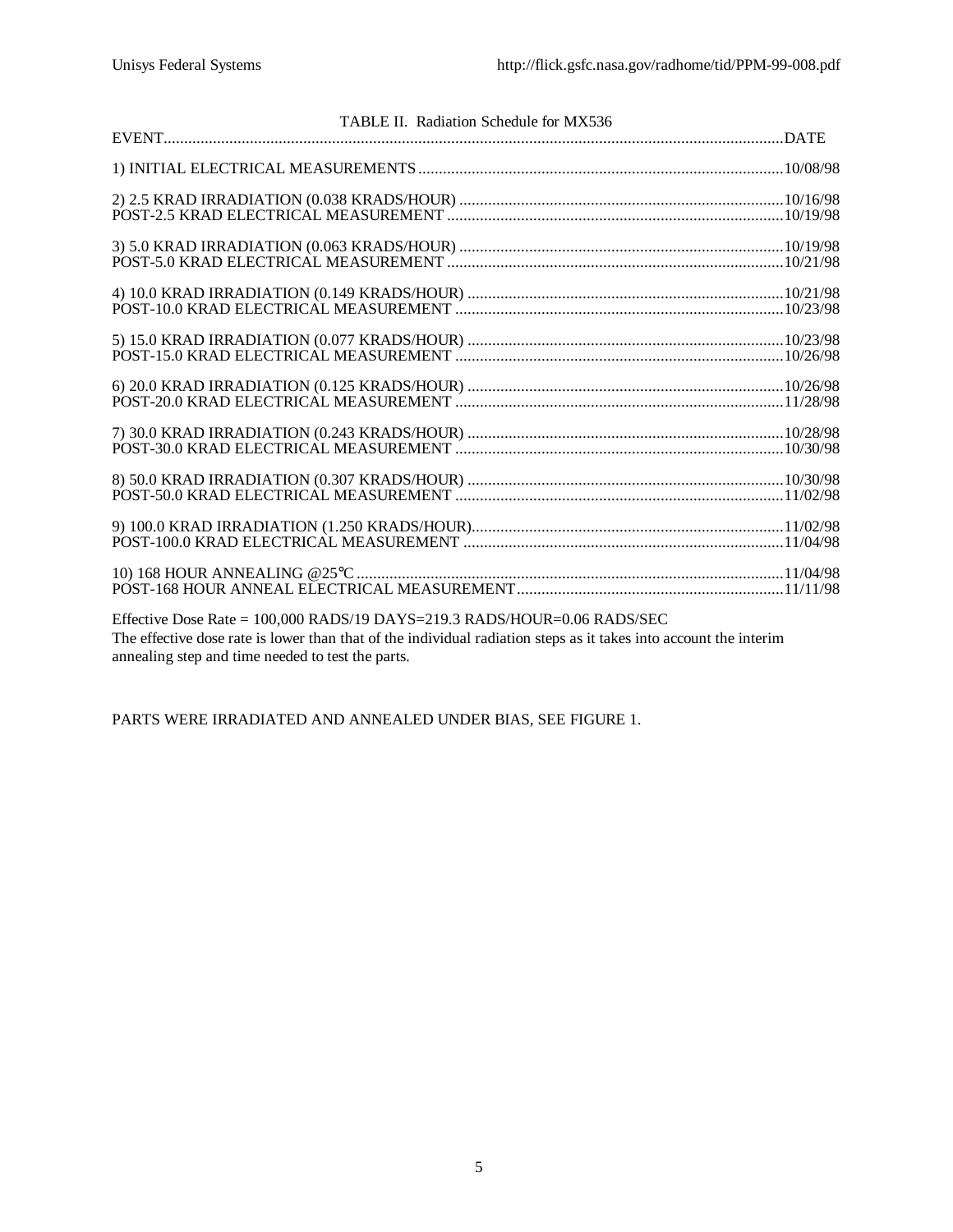Unisys Federal Systems http://flick.gsfc.nasa.gov/radhome/tid/PPM-99-008.pdf

|  |  | Table III. Electrical Characteristics of DG403 /1 |  |  |
|--|--|---------------------------------------------------|--|--|
|--|--|---------------------------------------------------|--|--|

| <b>Test</b>             |                              |              |                                       | Spec. Lim.  |       |
|-------------------------|------------------------------|--------------|---------------------------------------|-------------|-------|
| #                       | <b>Parameter</b>             |              | Units Test Conditions /2              | min         | max   |
| $\mathbf{1}$            | <b>Vee</b>                   | $\mathbf{V}$ |                                       | 0.3         | 1.3   |
| $\boldsymbol{2}$        | $Icc_18V$                    |              | $mA V_S = +18V$                       |             | 2.0   |
| $\overline{\mathbf{3}}$ | Iee_18V                      |              | $mA V_S = -18V$                       | $-2.0$      |       |
| $\overline{\mathbf{4}}$ | $Icc_5V$                     |              | $mA$ <sub>S</sub> $= +5V$             |             | 2.0   |
| 5                       | $Iee_5V$                     |              | $mA V_S = -5V$                        | $-2.0$      |       |
| 6                       | Vrms 1.050V /3               |              | $\%$ $V_{IN}$ = 1.050V                | $-0.500$    | 0.500 |
| 7                       | <b>Vrms_1.550V</b>           |              | $\%$ $V_{IN}$ = 1.550V                | $-0.500$    | 0.500 |
| 8                       | <b>Vrms 2.050V</b>           |              | $\%$ $V_{IN}$ = 2.050V                | $-0.500$    | 0.500 |
| 9                       | <b>Vrms_2.550V</b>           |              | $\%$ $V_{IN}$ = 2.550V                | $-0.500$    | 0.500 |
| 10                      | <b>Vrms_3.050V</b>           |              | $\%$ $V_{IN}$ = 3.050V                | $-0.500$    | 0.500 |
| 11                      | <b>Vrms_3.550V</b>           |              | $\%$ $V_{IN}$ = 3.550V                | $-0.500$    | 0.500 |
| 12                      | <b>Vrms_4.050V</b>           |              | $\%$ $V_{IN}$ = 4.050V                | $-0.500$    | 0.500 |
| 13                      | <b>Vrms_4.550V</b>           |              | $\%$ $V_{IN}$ = 4.550V                | $-0.500$    | 0.500 |
| 14                      | <b>Vrms_5.050V</b>           |              | $\%$ $V_{IN}$ = 5.050V                | $-0.500$    | 0.500 |
| 15                      | <b>Vrms 5.550V</b>           |              | $\%$ $V_{IN}$ = 5.550V                | $-0.500$    | 0.500 |
| 16                      | <b>Vrms_6.050V</b>           |              | $\%$ $V_{IN}$ = 6.050V                | $-0.500$    | 0.500 |
| 17                      | <b>Vrms 6.550V</b>           |              | $\%$ $V_{IN}$ = 6.550V                | $-0.500$    | 0.500 |
| 18                      | $\mathbf{Vo}\_\@5\mathbf{V}$ |              | $V I_{OUT}$ to BUFIN, $V_S = \pm 5V$  | 2.0         |       |
| 19                      | Vo @15V                      |              | $V I_{OUT}$ to BUFIN, $V_s = \pm 15V$ | <b>11.0</b> |       |
| 20                      | <b>Iin_Buf</b>               | nA           |                                       |             | 60.0  |
| A                       | $V$ os /4                    |              | $mV IOUT$ to BUFIN, $VIN = 0V$        |             | 2.0   |

Notes:

1/ These are the manufacturer's non-irradiated data sheet specification limits. The manufacturer provided no postirradiation limits at the time the tests were performed.

 $2/V_s = \pm 15V$ , unless otherwise noted.

3/ Due to limitations in the ATE test power supply the RMS to DC conversion could only be tested from 1 to 6.5 volts. The reading is the % difference between the AC input and the DC output.

4/ Due to limitations in the ATE, Vos was measured using a bench setup.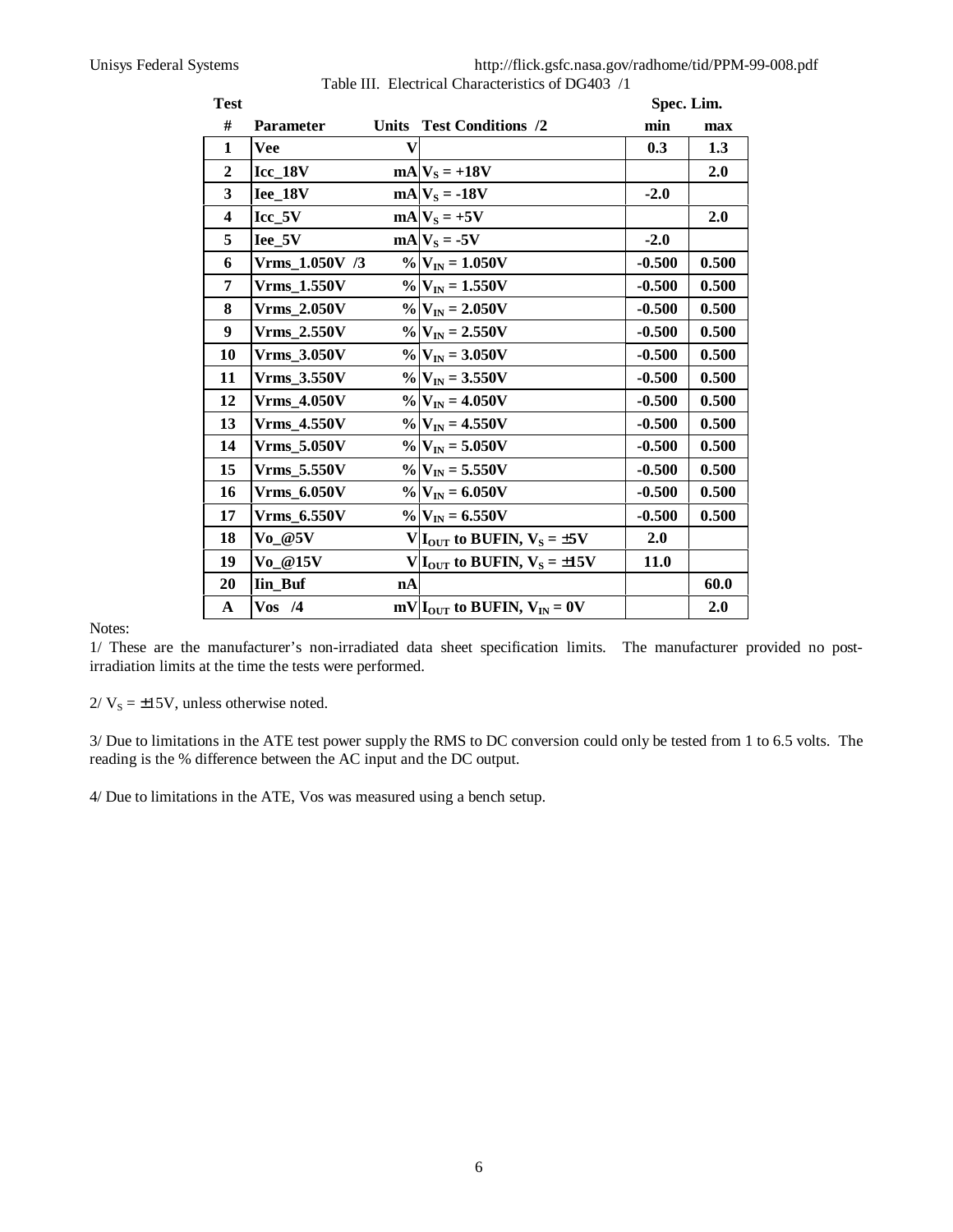|                  |                    |               |             |               |          |                | <b>Total Dose Exposure (kRads Si)</b> |       |          |              |          |              |          |              |          |              |          |                  | <b>Annealing</b> |       |          |              |                          |              |
|------------------|--------------------|---------------|-------------|---------------|----------|----------------|---------------------------------------|-------|----------|--------------|----------|--------------|----------|--------------|----------|--------------|----------|------------------|------------------|-------|----------|--------------|--------------------------|--------------|
|                  |                    |               |             |               |          | <b>Initial</b> | 2.5<br>5.0<br>10.0                    |       |          |              |          |              | 15.0     | 20.0         |          |              | 30.0     |                  | 50.0             |       | 100.0    |              | 168 hours                |              |
| <b>Test</b>      |                    |               |             | Spec. Lim. /2 |          |                |                                       |       |          |              |          |              |          |              |          |              |          |                  |                  |       |          |              | @25 $\mathrm{^{\circ}C}$ |              |
| #                | <b>Parameters</b>  | Units         | min         | max           | mean     | sd             | mean                                  | sd    | mean     | sd           | mean     | sd           | mean     | sd           | mean     | sd           | mean     | sd               | mean             | sd    | mean     | sd           | mean                     | sd           |
|                  | <b>Vee</b>         | v             | 0.3         | 1.3           | 0.5      | 0              | 0.5                                   |       | 0.5      |              | 0.5      | $\mathbf{0}$ | 0.5      | $\mathbf{0}$ | 0.5      | $\mathbf{0}$ | 0.5      |                  | 0.5              |       | 0.5      | 0            | 0.5                      | $\mathbf{0}$ |
| $\mathbf{2}$     | Icc 18V            | mA            |             | 2.0           | 1.4      | 0              | 1.4                                   | 0     | 1.4      | $\mathbf 0$  | 1.4      | $\mathbf{0}$ | 1.3      | $\mathbf{0}$ | 1.3      | $\mathbf{0}$ | 1.3      | 0                | 1.3              |       | 1.3      | $\mathbf 0$  | 1.3                      | $\mathbf{0}$ |
| 3                | Iee 18V            | mA            | $-2.0$      |               | $-1.4$   |                | $-1.4$                                |       | $-1.4$   | $\mathbf 0$  | $-1.4$   | $\mathbf{0}$ | $-1.3$   | $\mathbf{0}$ | $-1.3$   | $\mathbf{0}$ | $-1.3$   |                  | $-1.3$           |       | $-1.3$   | 0            | $-1.3$                   | $\mathbf{0}$ |
| $\boldsymbol{4}$ | Icc 5V             | mA            |             | 2.0           | 1.2      | 0              | 1.1                                   |       | -1.1     | $\mathbf 0$  | 1.1      | $\mathbf{0}$ | 1.1      | $\mathbf{0}$ | $1.1\,$  | $\mathbf{0}$ | $1.1\,$  | 0                | 1.1              |       | 1.0      | $\mathbf{0}$ | 1.0                      | $\mathbf{0}$ |
| 5.               | Iee_5V             | mA            | $-2.0$      |               | $-1.2$   |                | $-1.1$                                |       | $-1.1$   | $\mathbf{0}$ | $-1.1$   | $\mathbf{0}$ | $-1.1$   | $\mathbf{0}$ | $-1.1$   | $\mathbf{0}$ | $-1.1$   |                  | $-1.1$           |       | $-1.0$   | 0            | $-1.0$                   | $\mathbf{0}$ |
| 6                | <b>Vrms 1.050V</b> | $\frac{0}{0}$ | $-0.500$    | 0.500         | 0.110    | 0.058          | 0.084                                 | 0.001 | $-0.002$ | 0.063        | $-0.048$ | 0.101        | $-0.179$ | 0.107        | $-0.337$ | 0.154        | $-1.102$ | 0.269            | $-0.557$         | 0.236 | $-1.819$ | 0.462        | $-1.728$                 | 0.372        |
|                  | <b>Vrms 1.550V</b> | $\%$          | $-0.500$    | 0.500         | 0.105    | 0.040          | 0.034                                 | 0.072 | 0.017    | 0.072        | $-0.078$ | 0.064        | $-0.127$ | 0.128        | $-0.212$ | 0.123        | $-0.743$ | 0.187            | $-0.441$         | 0.204 | $-1.302$ | 0.353        | $-1.271$                 | 0.309        |
| 8                | <b>Vrms 2.050V</b> | $\frac{0}{0}$ | $-0.500$    | 0.500         | 0.029    | 0.031          | 0.008                                 | 0.043 | $-0.047$ | 0.046        | $-0.150$ | 0.064        | $-0.147$ | 0.080        | $-0.231$ | 0.095        | -0.666   | 0.167            | $-0.406$         | 0.176 | $-1.101$ | 0.311        | $-1.079$                 | 0.265        |
| 9                | <b>Vrms 2.550V</b> | $\%$          | $-0.500$    | 0.500         | $-0.015$ | 0.051          | $-0.070$                              | 0.059 | $-0.101$ | 0.053        | -0.150   | 0.072        | $-0.181$ | 0.107        | $-0.243$ | 0.037        | $-0.580$ | 0.131            | $-0.396$         | 0.154 | $-0.987$ | 0.258        | $-0.950$                 | 0.241        |
| 10               | <b>Vrms 3.050V</b> | $\frac{0}{0}$ | $-0.500$    | 0.500         | $-0.038$ | 0.044          | $-0.089$                              | 0.030 | $-0.119$ | 0.058        | $-0.155$ | 0.031        | $-0.202$ | 0.065        | $-0.270$ | 0.086        | $-0.582$ | 0.145            | $-0.397$         | 0.119 | $-0.911$ | 0.238        | $-0.896$                 | 0.184        |
| 11               | <b>Vrms 3.550V</b> | $\frac{9}{6}$ | $-0.500$    | 0.500         | $-0.071$ | 0.032          | $-0.113$                              | 0.057 | $-0.135$ | 0.035        | $-0.166$ | 0.063        | $-0.215$ | 0.082        | $-0.277$ | 0.073        | $-0.506$ | 0.108            | $-0.395$         | 0.116 | $-0.842$ | 0.198        | $-0.816$                 | 0.198        |
| 12               | <b>Vrms 4.050V</b> | $\frac{9}{6}$ | $-0.500$    | 0.500         | $-0.070$ | 0.035          | $-0.123$                              | 0.020 | $-0.131$ | 0.041        | $-0.193$ | 0.033        | $-0.216$ | 0.046        | $-0.274$ | 0.069        | $-0.514$ | 0.102            | $-0.378$         | 0.112 | $-0.801$ | 0.195        | $-0.77$                  | 0.148        |
| 13               | <b>Vrms 4.550V</b> | $\%$          | $-0.500$    | 0.500         | $-0.102$ | 0.034          | $-0.120$                              | 0.044 | $-0.141$ | 0.047        | $-0.172$ | 0.030        | $-0.221$ | 0.077        | $-0.276$ | 0.072        | $-0.465$ | 0.110            | $-0.368$         | 0.098 | $-0.728$ | 0.171        | $-0.738$                 | 0.173        |
| 14               | <b>Vrms 5.050V</b> | $\%$          | $-0.500$    | 0.500         | $-0.080$ | 0.032          | $-0.145$                              | 0.032 | $-0.149$ | 0.032        | $-0.201$ | 0.054        | $-0.230$ | 0.049        | $-0.277$ | 0.059        | $-0.472$ | 0.088            | $-0.385$         | 0.113 | $-0.733$ | 0.171        | $-0.703$                 | 0.130        |
| 15               | <b>Vrms 5.550V</b> | $\frac{9}{6}$ | $-0.500$    | 0.500         | $-0.119$ | 0.032          | $-0.132$                              | 0.042 | $-0.162$ | 0.043        | $-0.203$ | 0.047        | $-0.234$ | 0.064        | $-0.271$ | 0.063        | $-0.434$ | 0.100            | $-0.350$         | 0.093 | $-0.676$ | 0.154        | $-0.661$                 | 0.150        |
| 16               | <b>Vrms 6.050V</b> | $\%$          | $-0.500$    | 0.500         | $-0.121$ | 0.034          | $-0.153$                              | 0.032 | $-0.168$ | 0.021        | $-0.187$ | 0.035        | $-0.229$ | 0.056        | $-0.296$ | 0.065        | $-0.438$ | 0.091            | $-0.366$         | 0.089 | $-0.649$ | 0.160        | $-0.644$                 | 0.130        |
| 17               | <b>Vrms 6.550V</b> | $\frac{9}{6}$ | $-0.500$    | 0.500         | $-0.115$ | 0.021          | $-0.149$                              | 0.029 | $-0.180$ | 0.047        | $-0.226$ | 0.040        | $-0.260$ | 0.041        | $-0.263$ | 0.056        | $-0.432$ | 0.080            | $-0.358$         | 0.097 | $-0.667$ | 0.135        | $-0.648$                 | 0.139        |
| 18               | $Vo$ @5V           | v             | 2.0         |               | 3.2      |                | 3.2                                   | 0     | 3.2      | $\mathbf 0$  | 3.2      | $\mathbf{0}$ | 3.2      | $\mathbf{0}$ | 3.2      | $\mathbf{0}$ | 3.2      | 0                | 3.2              |       | 3.2      | $\mathbf{0}$ | 3.2                      | $\bf{0}$     |
| 19               | $Vo$ @15V          |               | <b>11.0</b> |               | 13.1     | 0              | 13.1                                  |       | 13.1     | $\mathbf 0$  | 13.1     | $\mathbf{0}$ | 13.1     | $\mathbf{0}$ | 13.1     | $\mathbf{0}$ | 13.1     |                  | 13.2             |       | 13.2     | 0            | 13.2                     | $\mathbf{0}$ |
| 20               | Iin_Buf            | nA            |             | 60.0          | $-6.0$   | 0.7            | $-9.2$                                |       | $-9.1$   | $\mathbf 0$  | $-8.4$   | $\mathbf{0}$ | $-8.3$   | 0.6          | $-6.3$   | $\mathbf{0}$ | $-9.2$   | 0.6 <sub>1</sub> | $-7.7$           | 0.7   | $-8.3$   | 0.6          | 0.5                      | 0.6          |
| A                | $V$ os /3          | mV            |             | 2.0           | 0.3      | 0.2            | 0.6                                   | 0.2   | 0.8      | 0.3          | 1.5      | 0.3          | 2.0      | 0.4          | 2.4      | 0.5          | 3.5      | 0.8              | 3.7              | 0.7   | 5.9      | ${\bf 1.0}$  | 5.7                      | 0.9          |

## **TABLE IV: Summary of Electrical Measurements after Total Dose Exposures and Annealing for MX536 /1**

Notes:

1/ The mean and standard deviation values were calculated over the eight parts irradiated in this testing. The control samples remained constant throughout testing and are not included in this table.

2/ These are manufacturer's pre-irradiation data sheet specification limits. No post-irradiation limits were provided by the manufacturer at the time the tests were performed.

3/ Due to limitations in the ATE, Vos was measured with a bench setup.

**Radiation sensitive parameter: Vos.**